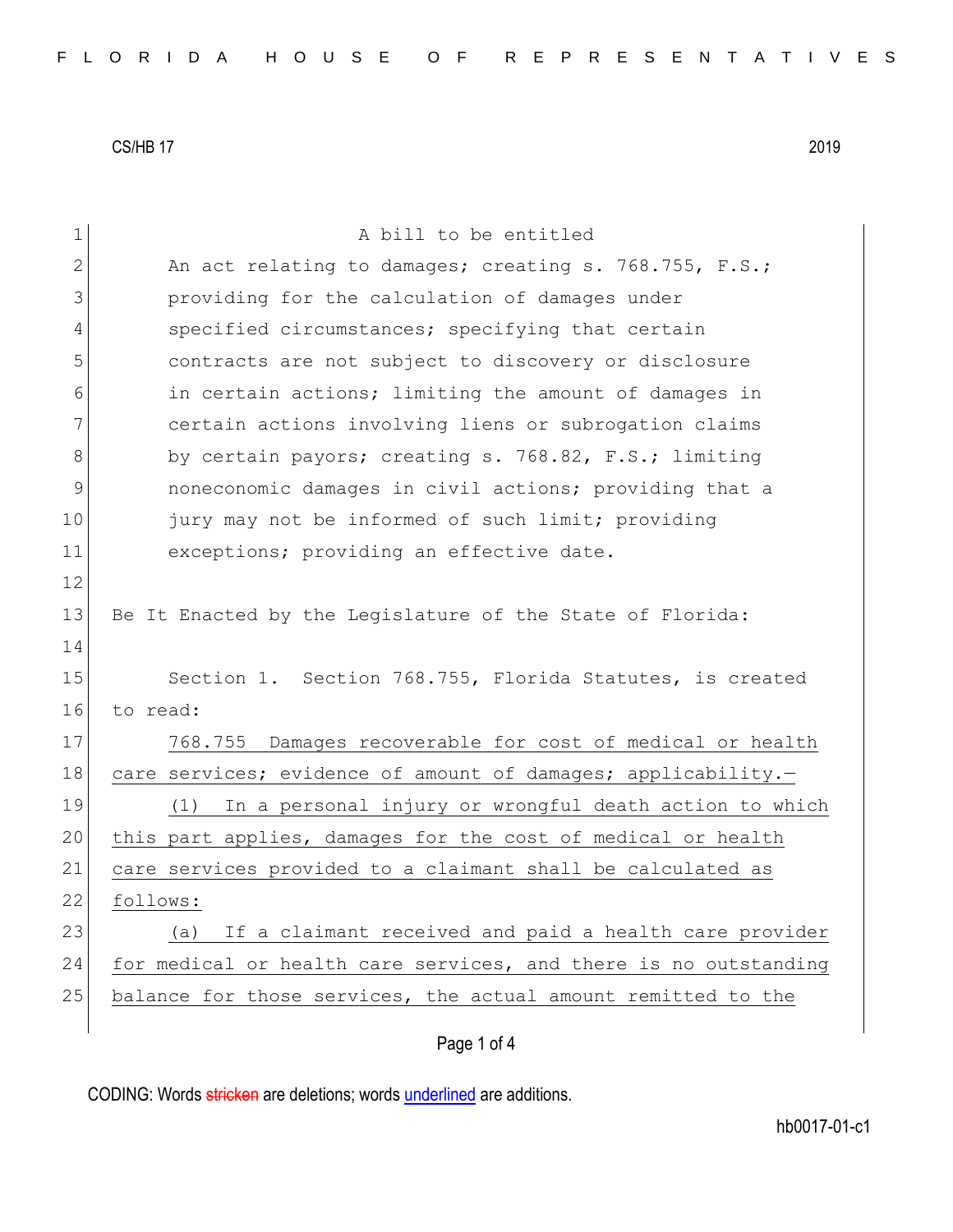| 26 | provider is the maximum amount recoverable. Any difference       |
|----|------------------------------------------------------------------|
| 27 | between the amount originally billed by the provider and the     |
| 28 | actual amount remitted to the provider is not recoverable or     |
| 29 | admissible in evidence.                                          |
| 30 | (b) If a claimant received medical or health care services       |
| 31 | that were paid by a government program or private health         |
| 32 | insurance for which there is no outstanding balance due to the   |
| 33 | provider other than a copayment or deductible owed by the        |
| 34 | claimant, the actual amount remitted to the provider by the      |
| 35 | government program or private health insurance, plus any         |
| 36 | copayment or deductible owed by the claimant, is the maximum     |
| 37 | amount recoverable. Any difference between the amount originally |
| 38 | billed by the provider and the sum of the actual amount remitted |
| 39 | to the provider and the copayment or deductible owed by the      |
| 40 | claimant is not recoverable or admissible in evidence.           |
| 41 | (c) If a health care provider provided medical or health         |
| 42 | care services to a claimant for which an outstanding balance is  |
| 43 | due to the health care provider, and for claims asserted for     |
| 44 | medical or health care services to be provided to the claimant   |
| 45 | in the future, the maximum amount recoverable is the amount      |
| 46 | accepted from Medicare in payment for such services by other     |
| 47 | health care providers in the same geographic area. This          |
| 48 | limitation also applies to any lien asserted for such services   |
| 49 | in the action, with the exception of liens identified in         |
| 50 | subsection (3).                                                  |
|    |                                                                  |

## Page 2 of 4

CODING: Words stricken are deletions; words underlined are additions.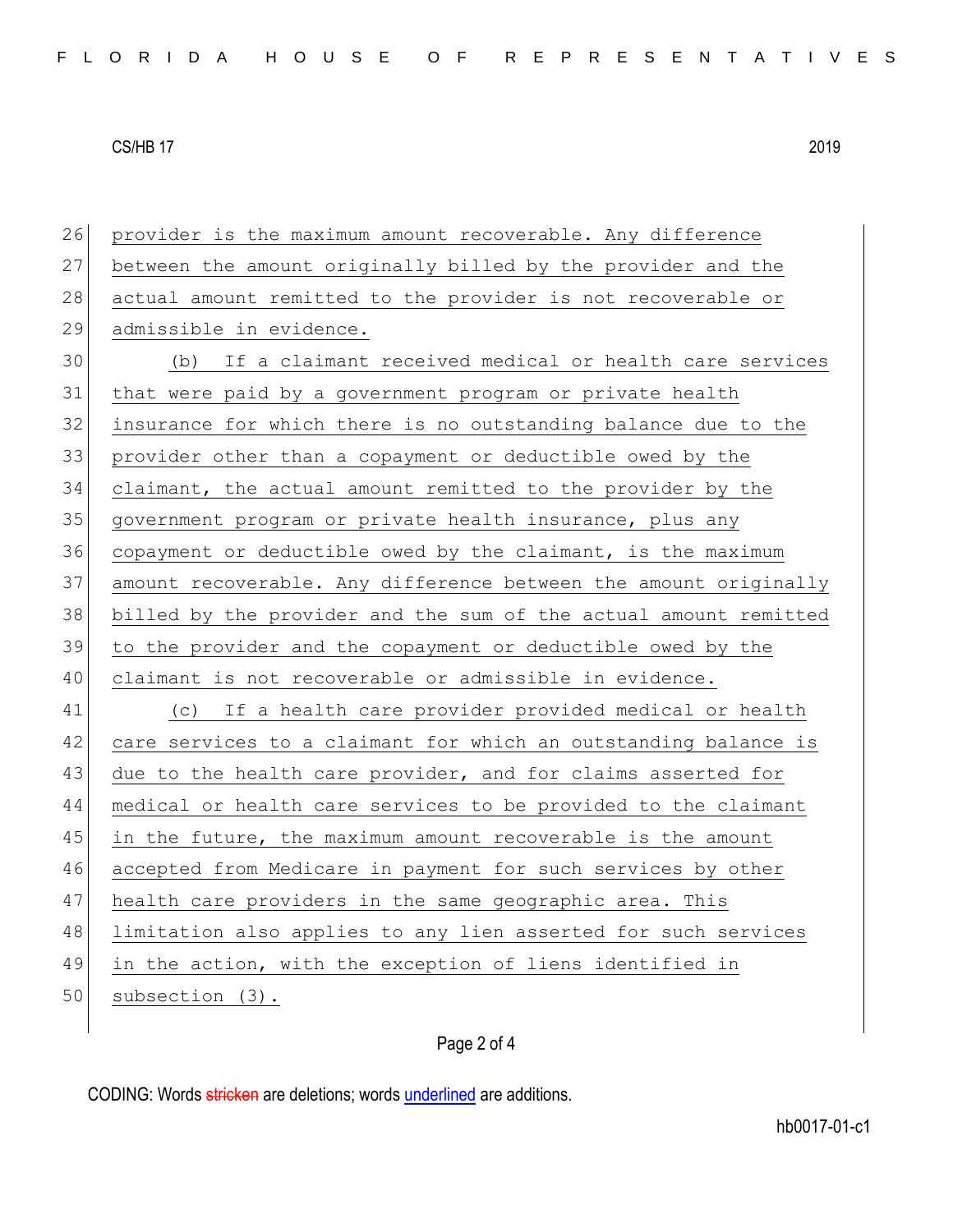51 (2) An individual contract between a health care provider 52 and an authorized insurer offering health insurance, as defined 53 in s. 624.603, or health maintenance organization, as defined in 54 s. 641.19, is not subject to discovery or disclosure in an 55 action under this part, and such information is not admissible 56 in evidence in an action to which this part applies. 57 (3) Notwithstanding this section, if a Medicaid managed 58 care plan, Medicare, or a payor regulated under the Florida 59 Insurance Code covered or is covering the cost of a claimant's 60 medical or health care services and has given notice of its 61 intent to assert a lien or subrogate a claim for past medical  $62$  expenses in the action, the amount of the lien or subrogation 63 claim, in addition to the amount of a copayment or deductible 64 paid or payable by the claimant, is the maximum amount 65 recoverable and admissible into evidence with respect to the 66 covered medical or health care services. 67 (4) This section applies only to those actions for 68 personal injury or wrongful death to which this part applies 69 arising on or after July 1, 2019, and has no other application 70 or effect regarding compensation paid to providers of medical or 71 health care services. 72 Section 2. Section 768.82, Florida Statutes, is created to 73 read: 74 768.82 Limit on noneconomic damages.-75  $(1)$  In any civil action, damages for noneconomic losses to

Page 3 of 4

CODING: Words stricken are deletions; words underlined are additions.